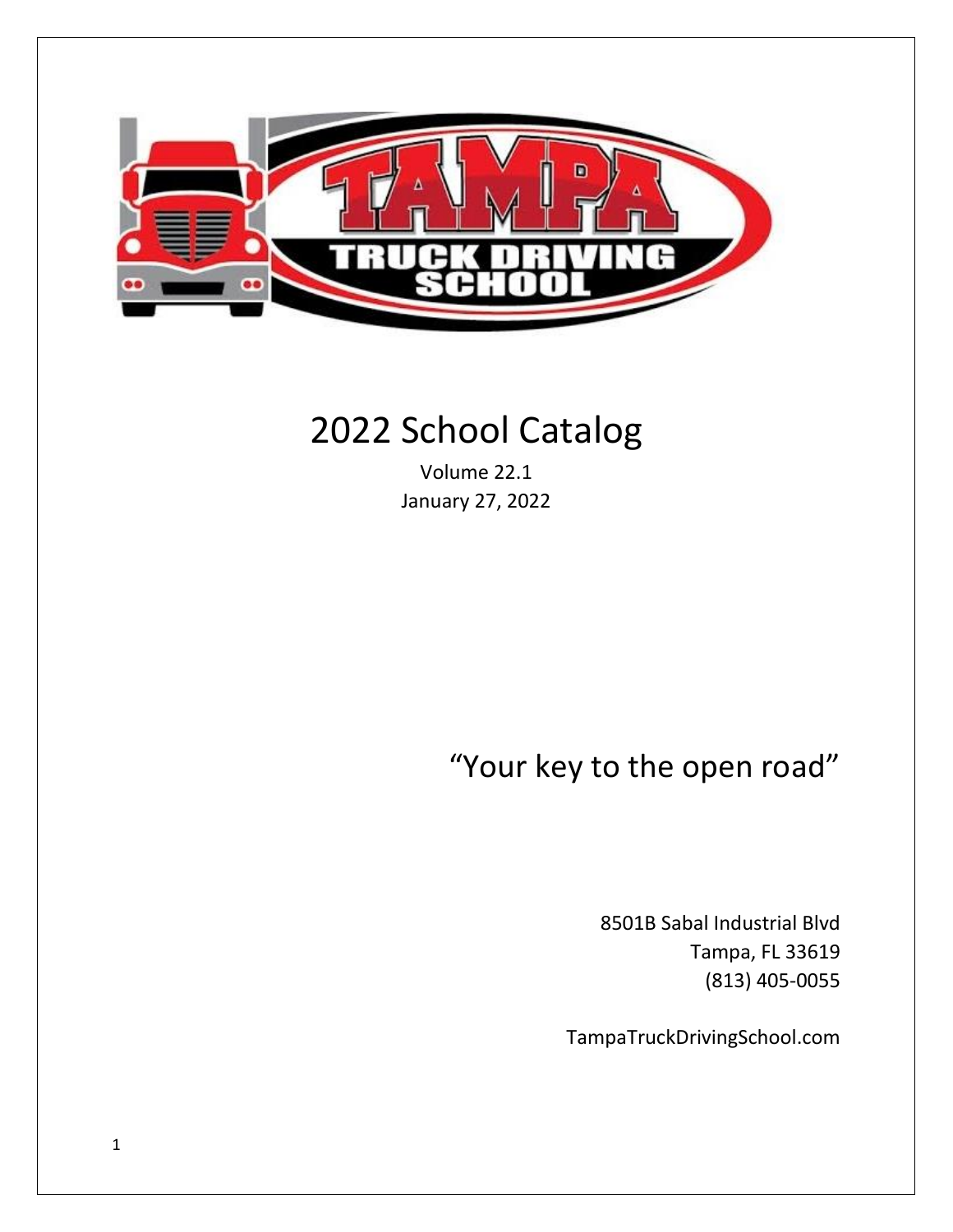# **Table of Contents**

| <b>Table of Contents</b>                                  | 2     |
|-----------------------------------------------------------|-------|
| Info Sheet                                                | 3     |
| <b>Disclosure Statements</b>                              | 4     |
| <b>Enrollment Procedures and Admission Policy</b>         | $5-6$ |
| Class Attendance                                          | 7     |
| <b>Excused Absences</b>                                   | 7     |
| <b>Progress Reporting</b>                                 | 8     |
| Satisfactory Progress Standards                           | 9     |
| <b>Graduation Requirements</b>                            | 9     |
| <b>Student Behavior and Conduct</b>                       | 10    |
| Disclosure about Transferability of Credits               | 11    |
| <b>Credit Transfers</b>                                   | 12    |
| Student Complaint/Grievance Procedure                     | 13    |
| Notice of Withdrawal                                      | 14    |
| <b>Refund and Cancellation Policy</b>                     | 14    |
| 2022 Course Fee Schedule                                  | 15    |
| <b>Student Financial Assistance and Financing Options</b> | 16    |
| Curriculum Breakdown                                      | 17    |
| Job Placement Assistance Services                         | 18    |
| Facilities, Training Equipment and Education Staff        | 19    |
| 2022 Calendar                                             | 20    |

# **Certified True and Correct in Content and Policy**

X

Jennifer Henson

Tampa Truck Driving School 8501B Sabal Industrial Blvd Tampa, FL 33619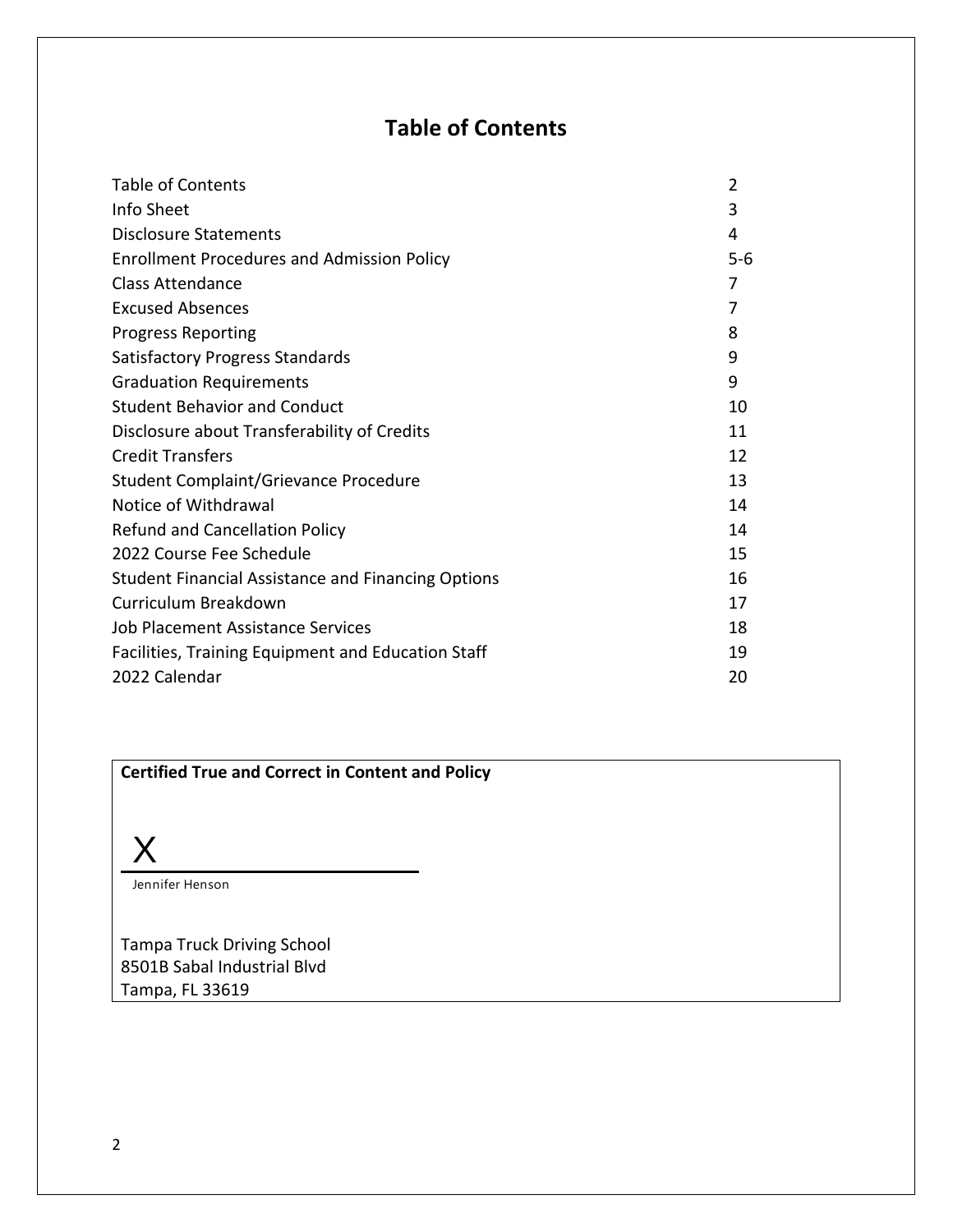#### **Information Sheet**

**Owner(s)**: Barry and Stephanie Henson **VP:** Sean Henson **Director**: Camilo Paz Quinones **Administrator:** Jennifer Henson **Student Coordinator**: Erika Funtow **Recruiting:** Deborath Vega, Ryan Flowers **Training Manager:** Tony Decker **Instructional Staff** Classroom Instructor: Latonya Gordon Yard Instructors: Carol Rabenstine, Larry Boans Road Instructors: Clyde Bodkins, Nick Moawad, Angelo Orama,

#### **Governing Board for Tampa Truck Driving School**

Dynamic Management Services, Inc. Barry Henson – President Stephanie Henson – VP, Secretary, Treasurer

**Our institutional mission is to focus on providing exceptional entry level training to all qualified students aspiring to learn the skills and knowledge to obtain their Class A CDL license. Our combined administrative and educational staff have decades of experience in the transportation industry on all different levels. We share our knowledge and experience with our students in efforts to prepare them for their new career opportunities within the transportation industry.**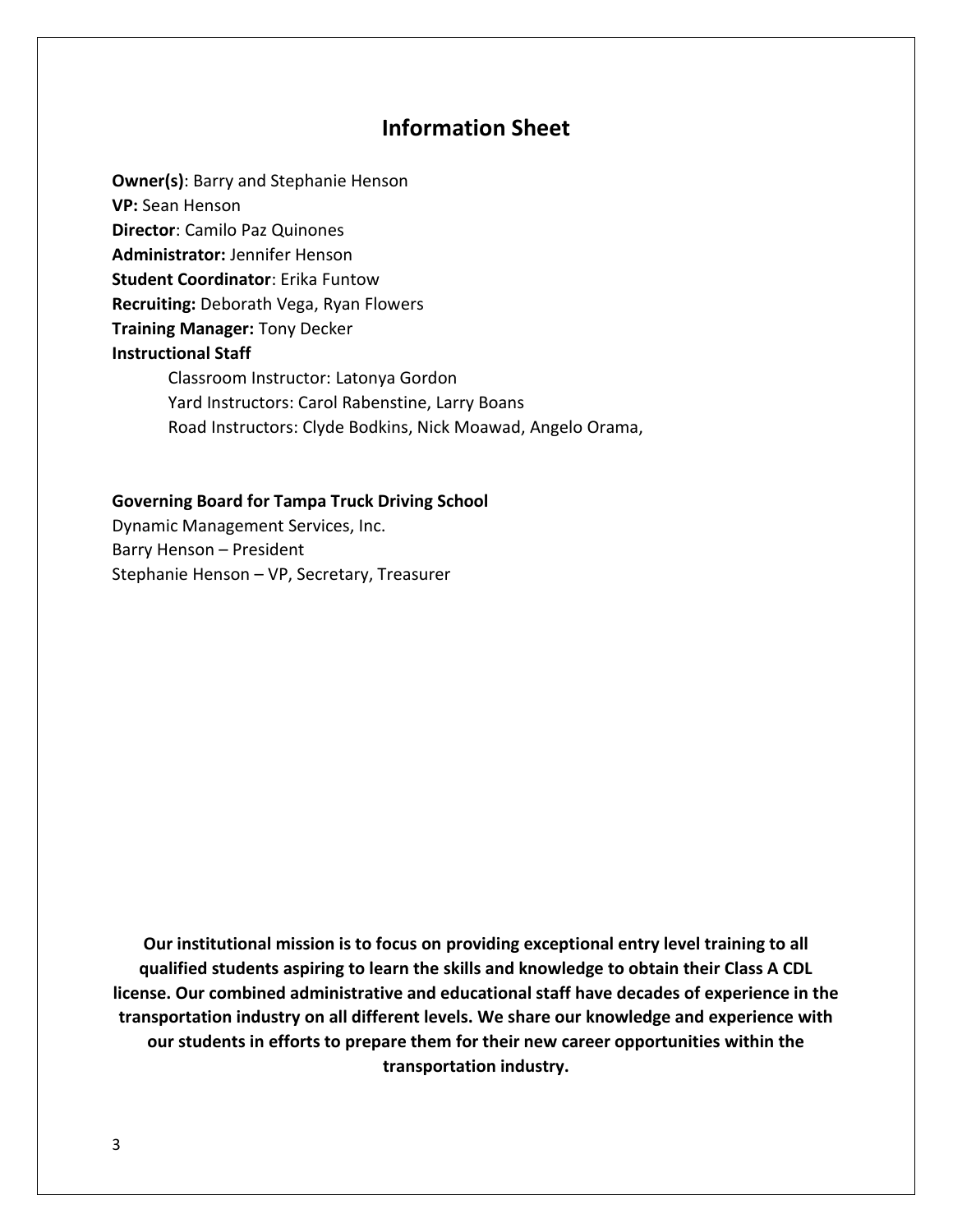#### **Disclosure Statements**

Tampa Truck Driving School is licensed by the Commission for Independent Education, Florida Department of Education.

Additional information regarding Tampa Truck Driving School may be obtained by contacting the Commission for Independent Education, Department of Education, 325 West Gaines Street, Suite 1414, Tallahassee, FL 32399-0400, toll-free telephone number (888) 224-6684. This authorization must be renewed each year and is based on an evaluation by minimum standards concerning quality of education, ethical business practices, health and safety, and fiscal responsibility.

This catalog is not to be construed as a contract. Although every effort is taken to ensure the accuracy of the contained information, no responsibility is assumed by Tampa Truck Driving School for clerical, editorial or print errors. From time to time, some changes will be necessary but will be done so while adhere to the strict guidelines and approval of the Commission for Independent Education, Department of Education.

Tampa Truck Driving School further states that there will be no discrimination against students or employees on the basis of race, creed, color, age, sex, disability, or national origin in relation to all policies and procedures including but not limited to admissions, education programs, employment practices and financial aid. Enrollment with Tampa Truck Driving School implies the acceptance of these conditions concerning all matters within this catalog.

Tampa Truck Driving School respects your privacy. We will not sell any information to outside parties and any transfer of personal information for pre-hire purposes will be done so with the student's written approval.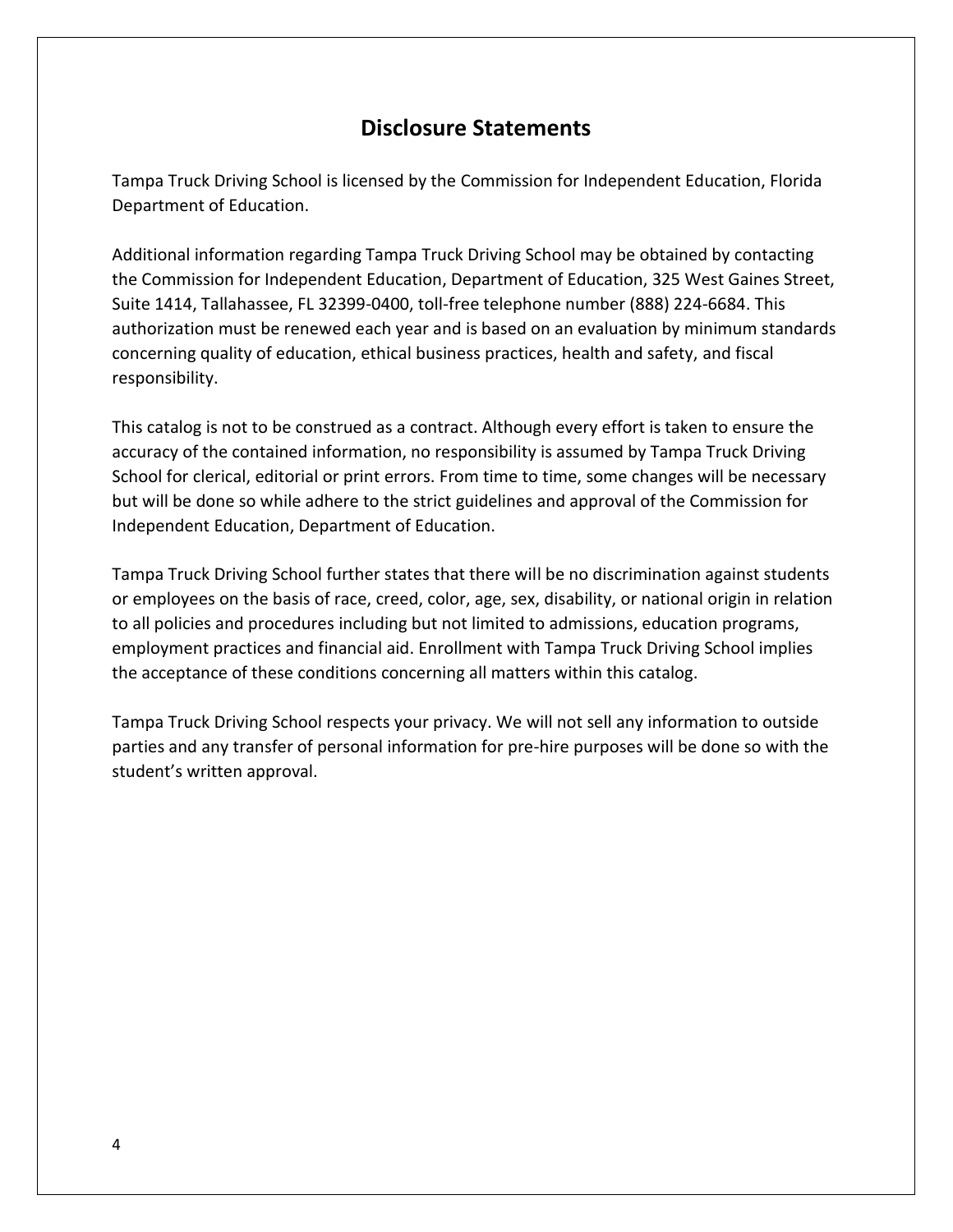#### **Enrollment Procedures and Admission Policy**

Our student enrollment criteria are as follows:

General Enrollment Criteria

- Must be at least 21 years old to qualify for job placement assistance
- Must have a current Florida drivers license in good standing and issued in the United **States**
- Must have the basic and fundamental skills to read, write and speak the English language as per F.M.C.S.R. – An industry specific test will be administered.
- Must be able to understand highway traffic signs and signals
- Must be able to make entries on reports and records
- Must be a lawful permanent resident of the United States
- Must obtain a seven year MVR with no convictions in the past 3 years of any of the following: DUI, Refusal to take a chemical test, hit and run, leaving the scene of an accident, or careless/reckless driving. (Disclaimer: some trucking companies will run this for you)
- No DUI in the past 5 years or more than two DUI's in a lifetime

All student will be required to take and pass a DOT physical and drug screen by their first day of class.

All students must meet the United States Department of Transportation physical qualifications as stated in Section 391 of the Federal Motor Carrier's Safety Regulation Handbook. The school may require written documentation from a physician regarding an applicant's health in addition to the DOT Medical Card. Students are required to disclose contagious diseases.

Once these requirements are met, applicants are asked to contact the school and take part in an admissions interview. Upon acceptance, the applicant will then need to complete the enrollment agreement and provide payment for tuition.

The Federal Motor Carrier Safety Administration requires every driver to be able to read, write and speak the English language therefore, Tampa Truck Driving School will administer an Ability to Benefit test to each applicant.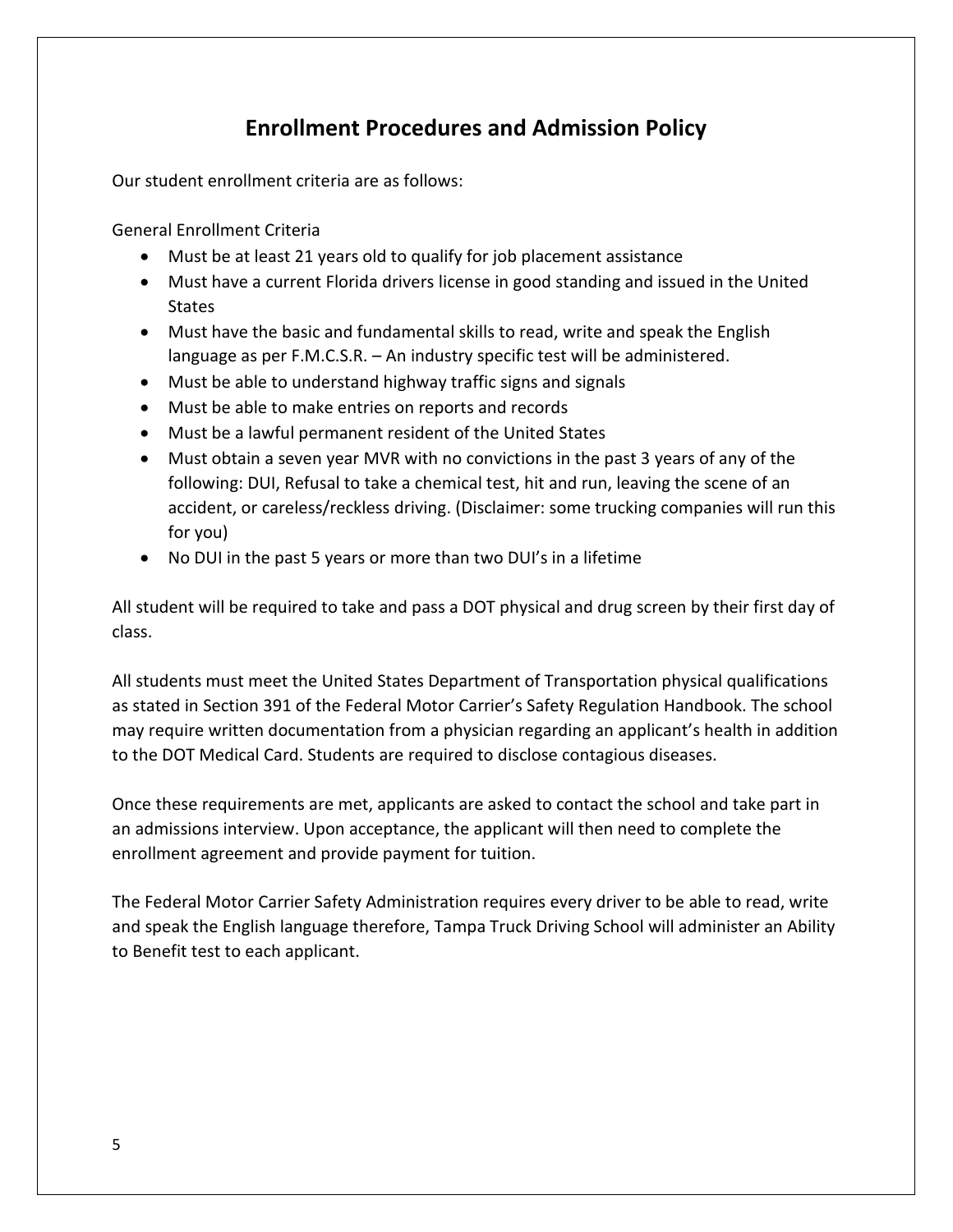### **Enrollment Procedures and Admission Policy Continued**

Any one of the following conditions may be cause for non-admittance:

Traffic Violations

- More than one at fault accident in the past three years
- If your current license is suspended, cancelled, or revoked in the State of Florida or any other state
- More than one careless and/or reckless driving convictions in the past three years
- Any alcohol/drug related violations in a motor vehicle in the last five years
- More than three moving violations in the last three years

Criminal Convictions

- A felony criminal record in the past five years. Felonies over five years are reviewed on a case-by-case basis
- A misdemeanor record in the past will be reviewed by the Director who may waiver the time limit on a misdemeanor charge depending on the circumstances of each case
- Parole or restricted probation

Late Enrollment: We will not allow late enrollments. Students must attend orientation or they will need to start the following week.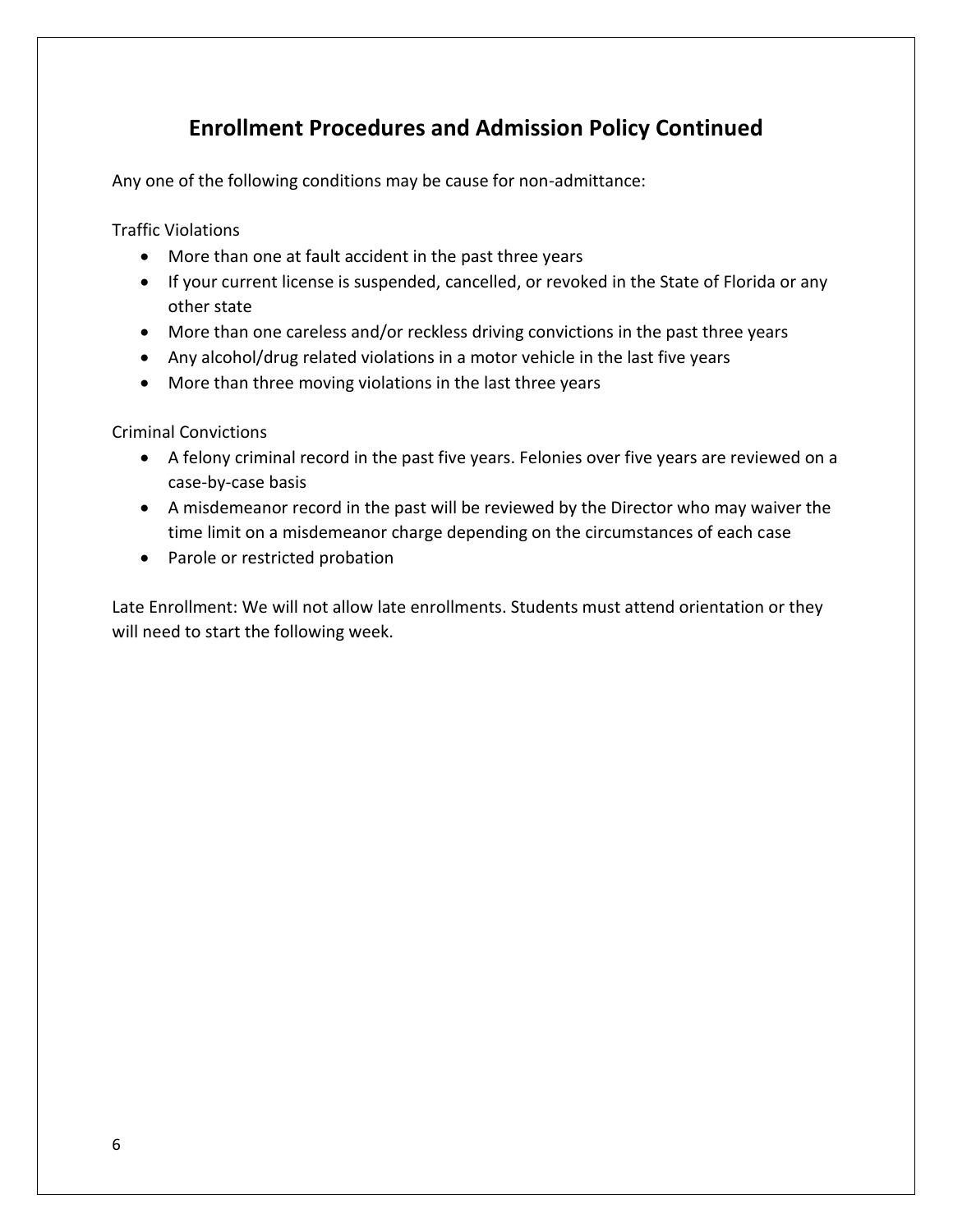#### **Class Attendance**

Class attendance and punctuality are part of the commitment a student makes when deciding to attend Tampa Truck Driving School. It is the student's responsibility to arrive for classes on time, return from breaks on time and remain in class until dismissed.

- Attendance is monitored daily by all instructors as well as the administrative staff.
- Attendance will be documented in quarter hour increments for late arrivals and early departures.
- Each student is required to sign in when arriving and sign out when leaving.
- All signatures must be legible and in ink only. Sign-in sheets become the official source document for recording attendance. No alteration may be made on the attendance record without an instructor's approval and signature.

All students are required to make up time lost due to any kind of absence, excused or unexcused. Any student having three (3) or more days of unexcused absences will be dismissed from class.

No student will be allowed to re-enter class without the approval of the Director of Training or the School Director.

### **Excused Absences**

The following will be considered excused absences:

- Death in the immediate family
- Sickness that would disrupt or spread to the rest of his/her class or affect their ability to operate school equipment. A doctor's excuse for missed school will be required to obtain make up work and any prolonged illness will require that the student re-start the program once well enough.
- Accident
- **All students are required to make up any and all time lost due to any kind of absence, excused or unexcused. Any student having three (3) or more days of unexcused absences will be dismissed from class.**

We will try and work with everyone and understand that events do occur that prevent students from being able to attend school. But for the best overall education we will maintain a strict policy in hopes to allow for the best training possible for our students.

**\*\*\*Students may be required to train during weekend hours in order to maintain class hours and scheduling if needed.**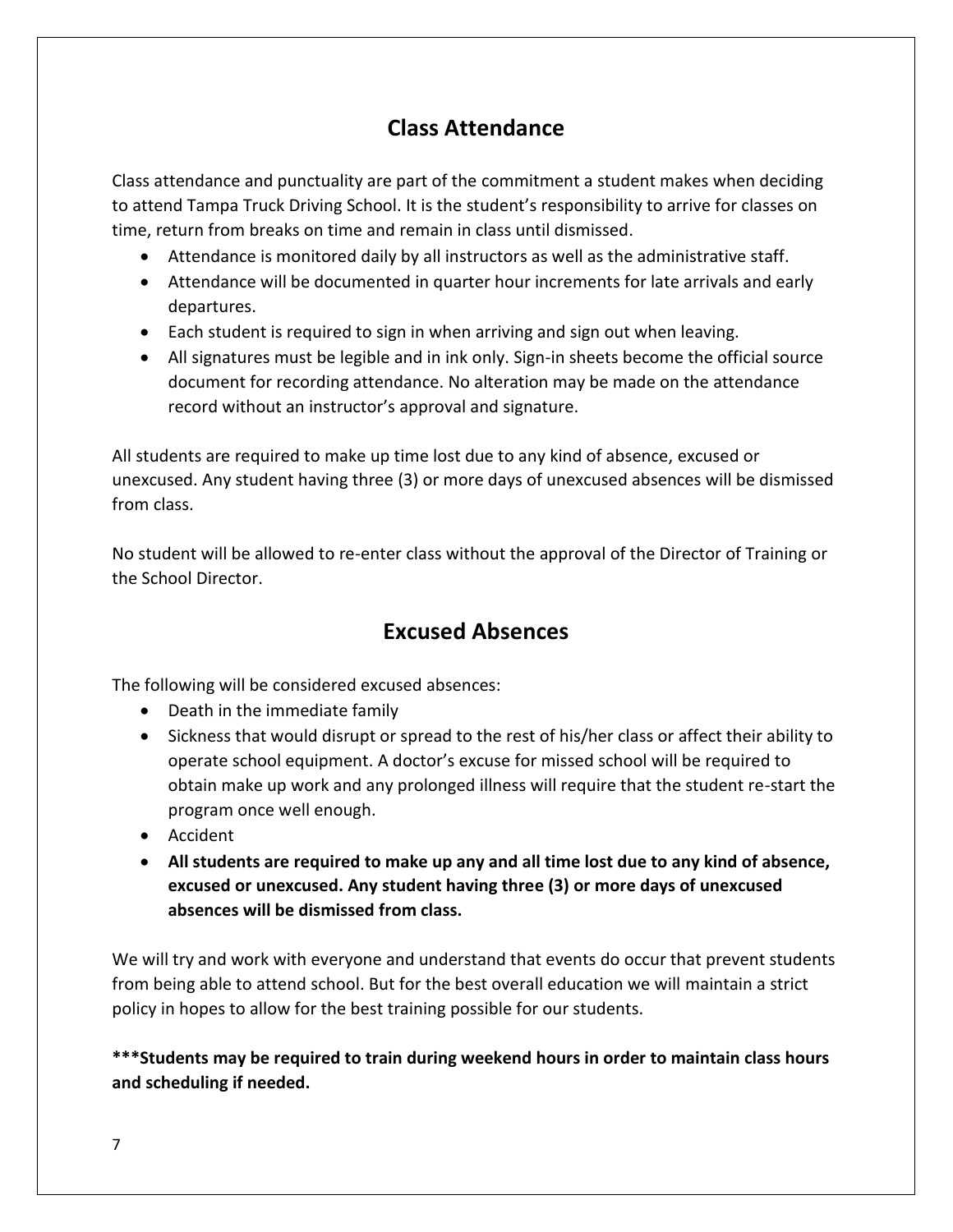#### **Progress Reporting**

Student grades are assigned, posted and recorded at the completion of each area. Students may obtain a copy of their grades from the Student Records Office. Grades "D", "F", or "I", is not considered passing. The following marks reflect the student's work:

| A  | 93-100 | н. | $0 - 69$   |
|----|--------|----|------------|
| B. | 86-92  |    | Incomplete |
| C  | 80-85  | W. | Withdrawal |

D 79-70

Students are required obtain an 80% or better on their CDL Permit test and must complete their training with Tampa Truck Driving School with an 80% or better to graduate and complete their course.

The mark "I" signifies that work in a course is incomplete because of illness or circumstances beyond the control of the student or because an instructor feels further evaluation is needed before the grade can be determined.

The mark of "W" signifies withdrawal from an area of instruction and is given when a student officially withdraws from this area. Credit is not given for classes students have not completed at the time of withdrawal.

A student's daily progress/attendance will be maintained and then filed in their student file upon either graduation or withdrawal.

Any student receiving a "D", "F", "I" or "W" will be subject to Academic Probation or Suspension. Academic Probation or Suspension will be determined on a case by case basis by the Director. Examples including, but not limited to class participation, attendance, a student's efforts and/or grading evaluations will be assessed when determining Academic Probation or Suspension. Readmission from Academic Probation or Suspension will be determined on a case by case basis.

Class training time is express in the form of clock hours. Clock hours is defined as a period of 60 minutes with the minimum of 50 minutes of instruction in the presence of an instructor.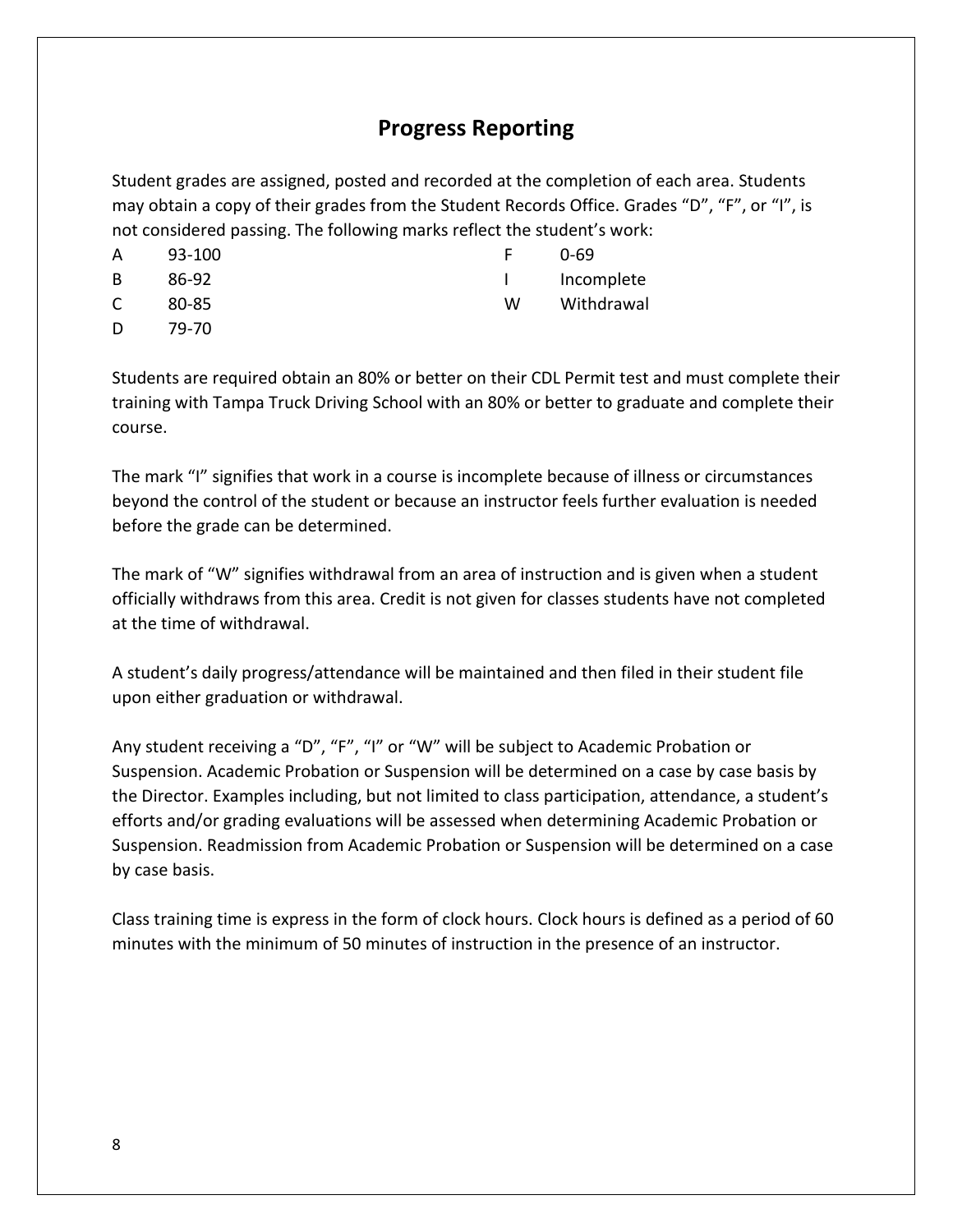## **Satisfactory Progress Standards**

Each student must meet the following academic requirements to successfully complete their program.

- Each student must maintain an average of 80% for each section of their training throughout the program.
	- $\circ$  If a student falls below the 80%, they will need to do additional training to get their scores above the required 80%
- Each student must complete a minimum total of 165 hours

A progress report is available to each student for viewing at the completion of each phase of training. All progress records are stored in the student's file.

Students who have paid in full for the training may request a copy of their certificate and transcripts at any time. Students who have financed their tuition must pay their loan in full before the certificate and transcripts will be released.

For students requiring additional training time, up to 55 hours will be allowed at no additional cost. We know that not everyone trains at the same pace. Additional training time over 55 hours will be charged at \$250.00 per day.

### **Graduation Requirements**

To graduate, students must meet the following criteria:

- 1. Obtain an overall average of 80% or above
- 2. Complete a minimum of 165 hours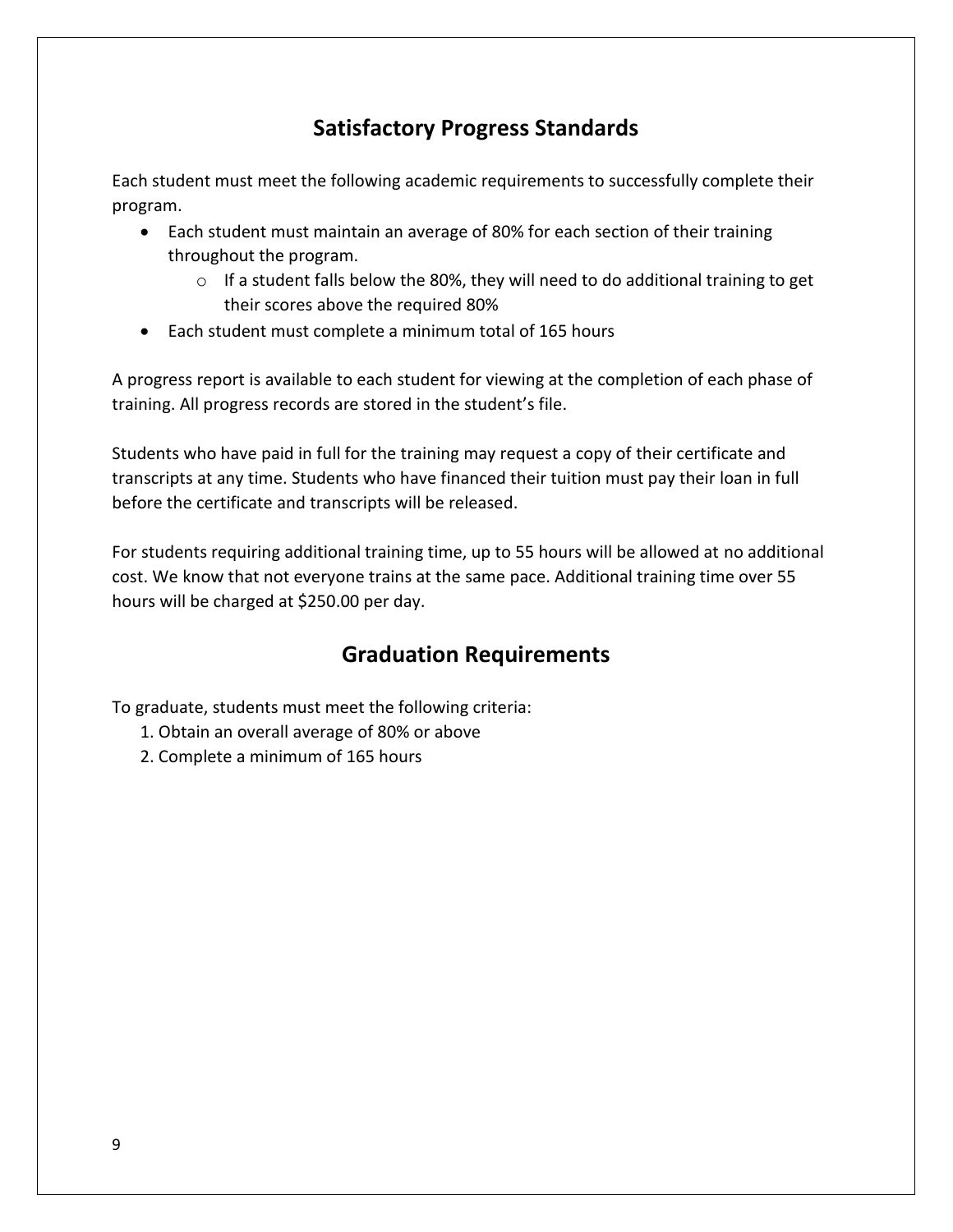#### **Student Behavior and Conduct**

Tampa Truck Driving School provides quality career training for those students desiring to learn how to operate a Class A vehicle in a proper and safe manner. Students are expected to begin their professionalism from the moment they arrive on day one. Respecting fellow students, the instructors, and the administrative staff will facilitate a positive learning environment for all involved.

The use of any illegal drug or controlled substance while attending Tampa Truck Driving School on or off campus will not be tolerated. Any student found or believed to be doing any type of illegal or controlled substance will be subjected to a mandatory drug or alcohol test, at the student's expense. If the student tests positive for any of the substances tested, that will be cause for immediate dismissal and loss of all tuition paid. We are clear on our policy regarding drug and alcohol use while at Tampa Truck Driving School

Disruptive behavior of any type will not be tolerated. Examples can include but are not limited to the following:

- Tardiness
- Excessive absences
- Use of cell phone in class, only permitted on breaks
- Undisciplined talking in class
- Sleeping in class
- Negative attitudes
- Coming to school under the influence of alcohol or other drugs
- Verbal threats or violent or unruly behavior
- Bullying or derogatory remarks about other students or faculty
- Sexual or vulgar acts towards peers or school staff

Possession of firearms, incendiary devices, explosives, articles, or substances usable as weapons or means of disruption of legitimate school functions calculated to intimidate, disturb, discomfort, or injure a member of the school community are **strictly prohibited.**

Cheating, copying the work of another student, falsifying homework assignments, and any other variation of academic dishonesty is prohibited.

Tampa Truck Driving School will not tolerate any of the above-mentioned items. Noncompliance of the above-mentioned items are subject to Conduct Suspension or Dismissal. Re-admission for Conduct Suspension or Dismissal will be evaluated on a case by case basis by the Director.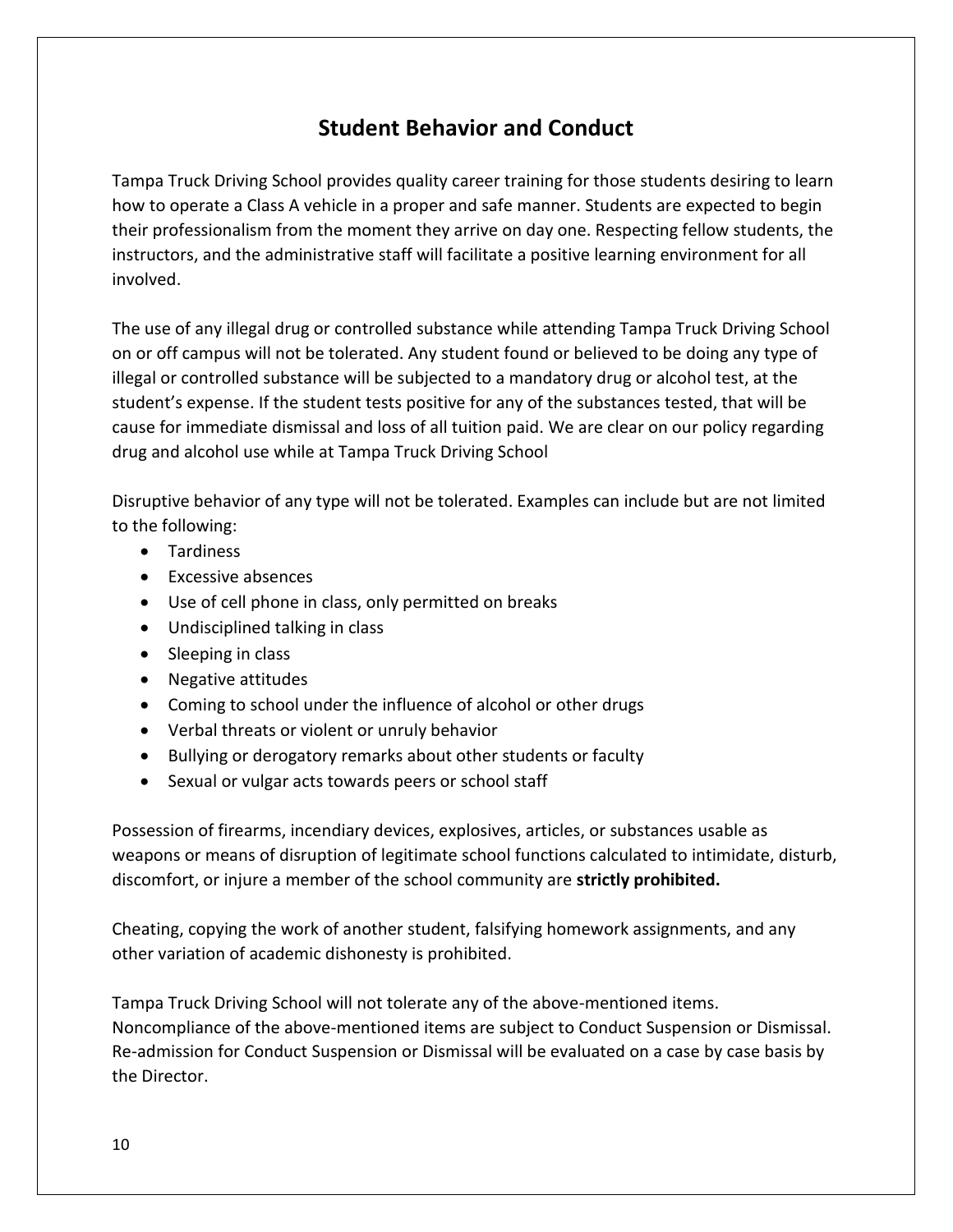#### **Disclosure about Transferability of Credits**

Tampa Truck Driving School is a special purpose institution. That purpose is to provide exceptional entry level training to all qualified students aspiring to learn the skills and knowledge to obtain their Class A CDL license. Students should be aware that transfer of credit is always the responsibility of the receiving institution. Whether or not credits transfer is solely up to the receiving institution. Any student wishing to transfer credits should check with the receiving institution directly to determine to what extent, if any, credit hours can be transferred. Credits earned at Tampa Truck Driving School my not transfer to another educational institution. Credits earned at another educational institution may not be accepted by Tampa Truck Driving School. You should obtain confirmation that Tampa Truck Driving School will accept any credits you may have earned at another educational institution before you execute an enrollment contract or agreement. You should also contact any education institution that you may want to transfer credits earned at Tampa Truck Driving School to determine if such institution wills accept credits earned at Tampa Truck Driving School prior to executing an enrollment contract or agreement. The ability to transfer credits from Tampa Truck Driving School to another educational institution may be very limited. Your credits may not transfer, an you may have to repeat courses previously taken at Tampa Truck Driving School if you enroll in another educational institution. It is highly recommended, and you are advised to make certain that you know the transfer of credit policy of Tampa Truck Driving School and of any other education institutions you may in the future want to transfer the credits earned at Tampa Truck Driving School to before you execute an enrollment contract or agreement.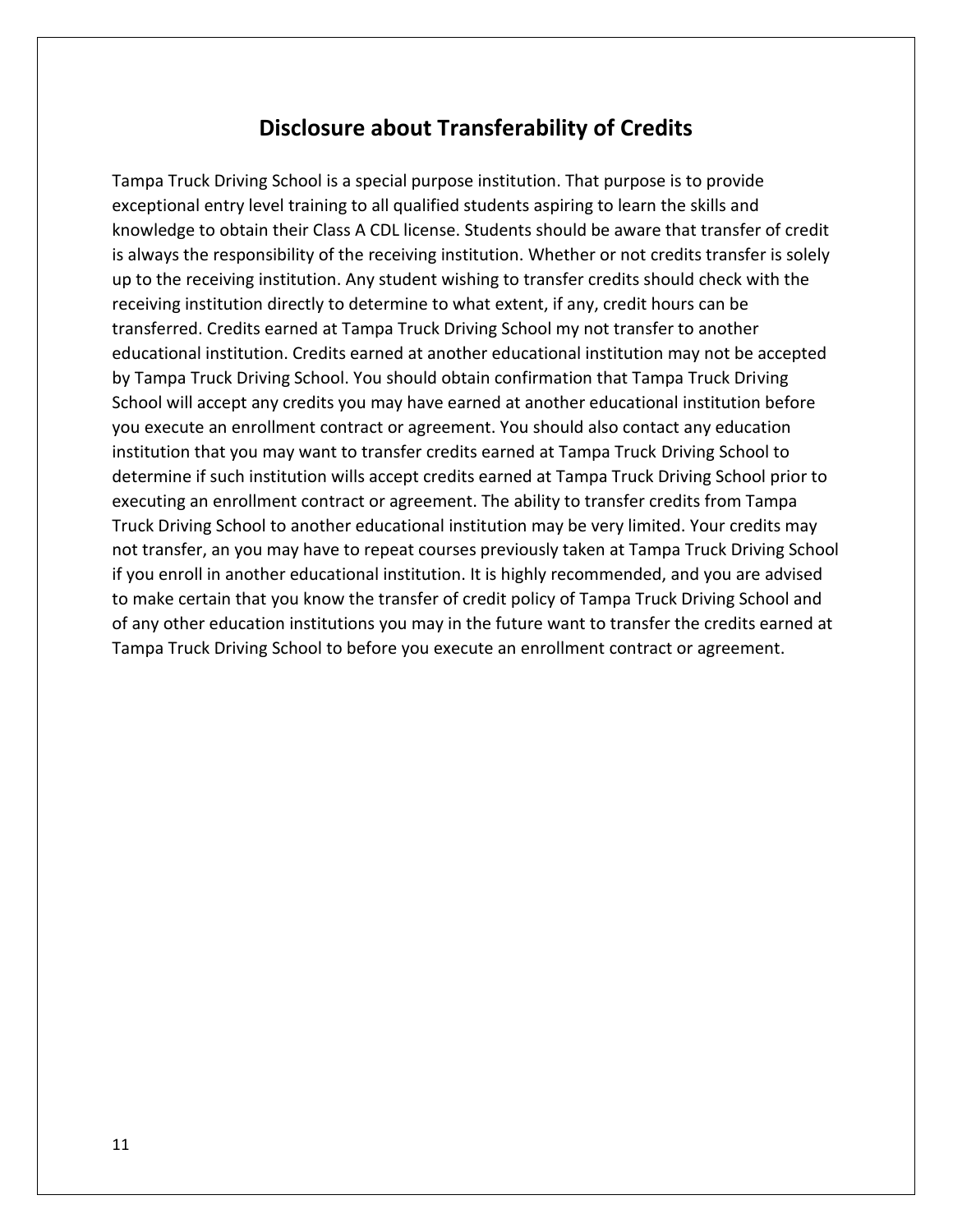## **Credit Transfers**

Tampa Truck Driving School has established the following guidelines for a cooperative relationship between Tampa Truck Driving School and Tennessee Truck Driving School. Students transferring from Tennessee Truck Driving school may transfer contact hours to Tampa Truck Driving School. Students must complete a minimum of 165 contact hours to be eligible for a Certificate of Completion for Class A CDL Training at Tampa Truck Driving School.

Student intending to transfer should complete the admissions process for Tampa Truck Driving School. There are no additional fees for contact hour transfer.

| <b>Curriculum Equivalency Guide</b> |                                                                     |                       |                                              |  |  |  |  |  |  |  |  |
|-------------------------------------|---------------------------------------------------------------------|-----------------------|----------------------------------------------|--|--|--|--|--|--|--|--|
|                                     | <b>Tennessee Truck Driving School</b><br>(Transferring Institution) |                       | <b>Tampa Truck Driving School Equivalent</b> |  |  |  |  |  |  |  |  |
| <b>Course Name</b>                  | <b>Contact Hours</b>                                                | <b>Course Name</b>    | <b>Contact Hours</b>                         |  |  |  |  |  |  |  |  |
| Classroom                           | $1$ (max 55)                                                        | Classroom             | $1$ (max 55)                                 |  |  |  |  |  |  |  |  |
| <b>Field Training</b>               | $1$ (no max)                                                        | <b>Field Training</b> | $1$ (no max)                                 |  |  |  |  |  |  |  |  |
| <b>Road Training</b>                | $1$ (no max)                                                        | <b>Road Training</b>  | $1$ (no max)                                 |  |  |  |  |  |  |  |  |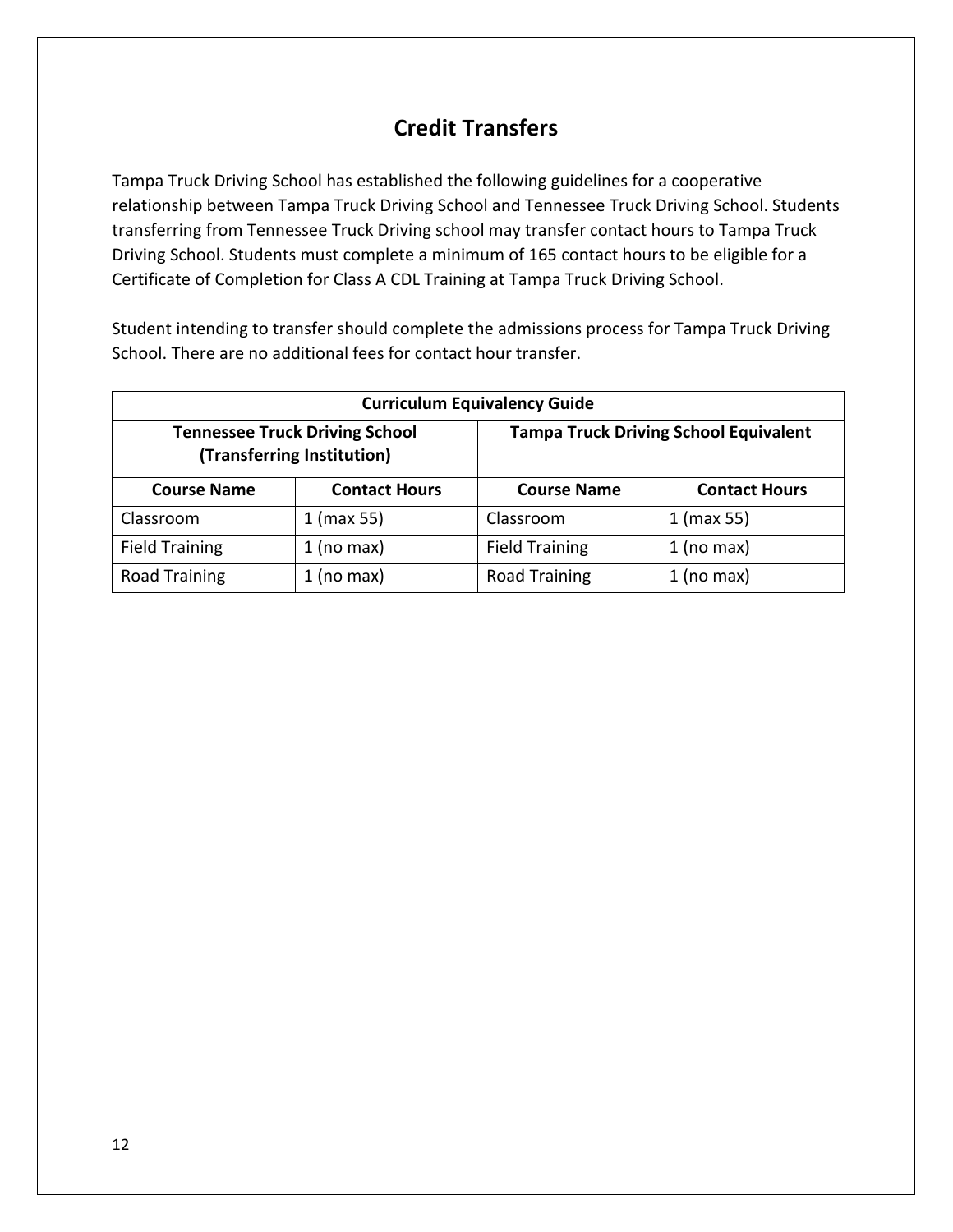#### **Student Complaint / Grievance Procedure**

Schools authorized by the Commission for Independent Education must have policies and procedures for handling student complaints. If ever a student has a complaint concerning any staff or faculty member of Tampa Truck Driving School, the student is directed to first attempt resolution with the staff or faculty member directly who is at the source of the complaint. If this first attempt does not resolve the difficulty, the student complainant should proceed with the steps outlined below.

- 1. Contact the Director of Education, Sean Henson, immediately for a resolution to the complaint.
- 2. If the Director of Education cannot satisfactorily resolve the complaint, the complainant should file a written, signed and dated complaint against said staff, faculty member or other student with the schools Institutional Director/President. The Institutional Director/President will respond in writing within (14) fourteen business days of receipt of the original complaint.
	- a. Contact Information: Institutional Director/President – **Barry Henson** 4401 Singleton Station Road Louisville, TN 37777 (813) 405-0055

3. Should this not satisfactorily resolve the complaint, the complainant may consider contacting the Commission for Independent Education, which authorizes schools to operate in the State of Florida. The Commission's address and phone number is as follows:

> **State of Florida The Commission for Independent Education, Department of Education 325 West Gaines Street, Suite 1414 Tallahassee, FL 32399 (888) 224-6684**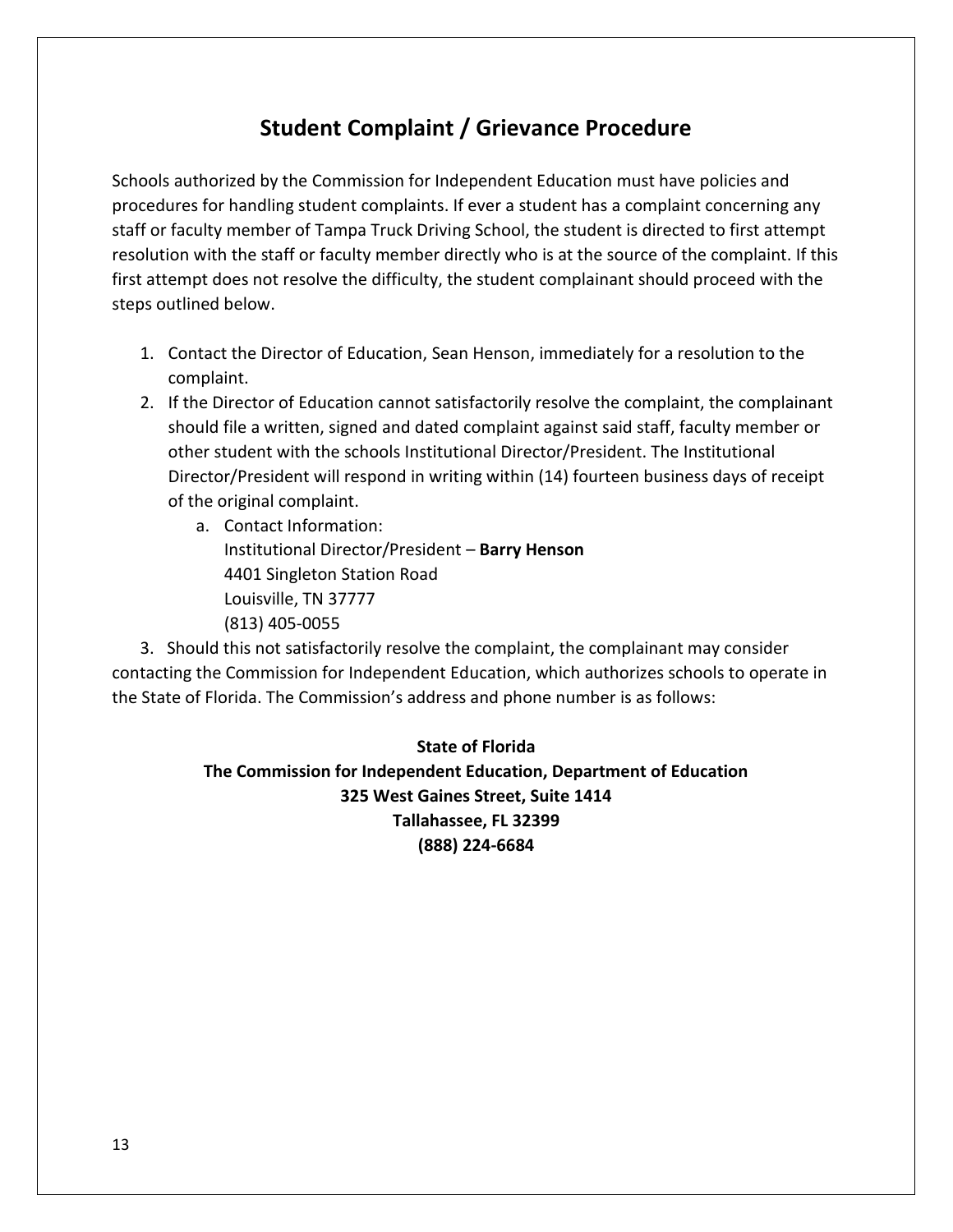#### **Notice of Withdrawal**

A student who is considering withdrawing from Tampa Truck Driving School must see the Director of Education. Once a decision is made to withdrawal from the school, an official exit interview form and/or a withdrawal letter needs to be completed which can be obtained from the Student Record Office. The completion of this form is especially important to students in order to prevent problems that may surface when students do not properly withdraw from school. Not showing up for class is not a proper withdrawal.

#### **Refund and Cancellation Policy**

This portion of the catalog outlines the obligations and entitlements of both the school and the student if the student withdraws from school before completing the full course of study in which he or she is enrolled.

Any applicable refund will be returned to the student or individual whom payment was received within thirty days **after a signed withdrawal form is completed** or dismissal for cause. Failure to show up for class does not constitute withdrawal. An official withdrawal form is required in order to be eligible for any refund.

Should a student's enrollment be terminated or cancelled for any reason, all refunds will be made according to the following refund schedule:

- 1. Cancellation can be made in person, by electronic mail, by Certified Mail or by termination.
- 2. All monies will be refunded if the school does not accept the applicant or if the student cancels within three (3) business days after signing the enrollment agreement and making initial payment.
- 3. Cancellation after the third  $(3<sup>rd</sup>)$  business day, but before the first class, results in a refund of all monies paid, with the exception of the registration fee (not to exceed \$150.00).
- 4. Cancellation after attendance has begun, through 40% completion of the program, will result in a Pro-Rata refund computed on the number of hours completed to the total program hours.
- 5. Cancellation after completing more than 40% of the program will result in no refund.
- 6. Termination Date: In calculating the refund due to a student, the last date of actual attendance by the student is used in the calculation unless earlier written notice is received.
- 7. Refunds will be made within 30 days of termination of student's enrollment of received of Cancellation Notice from student.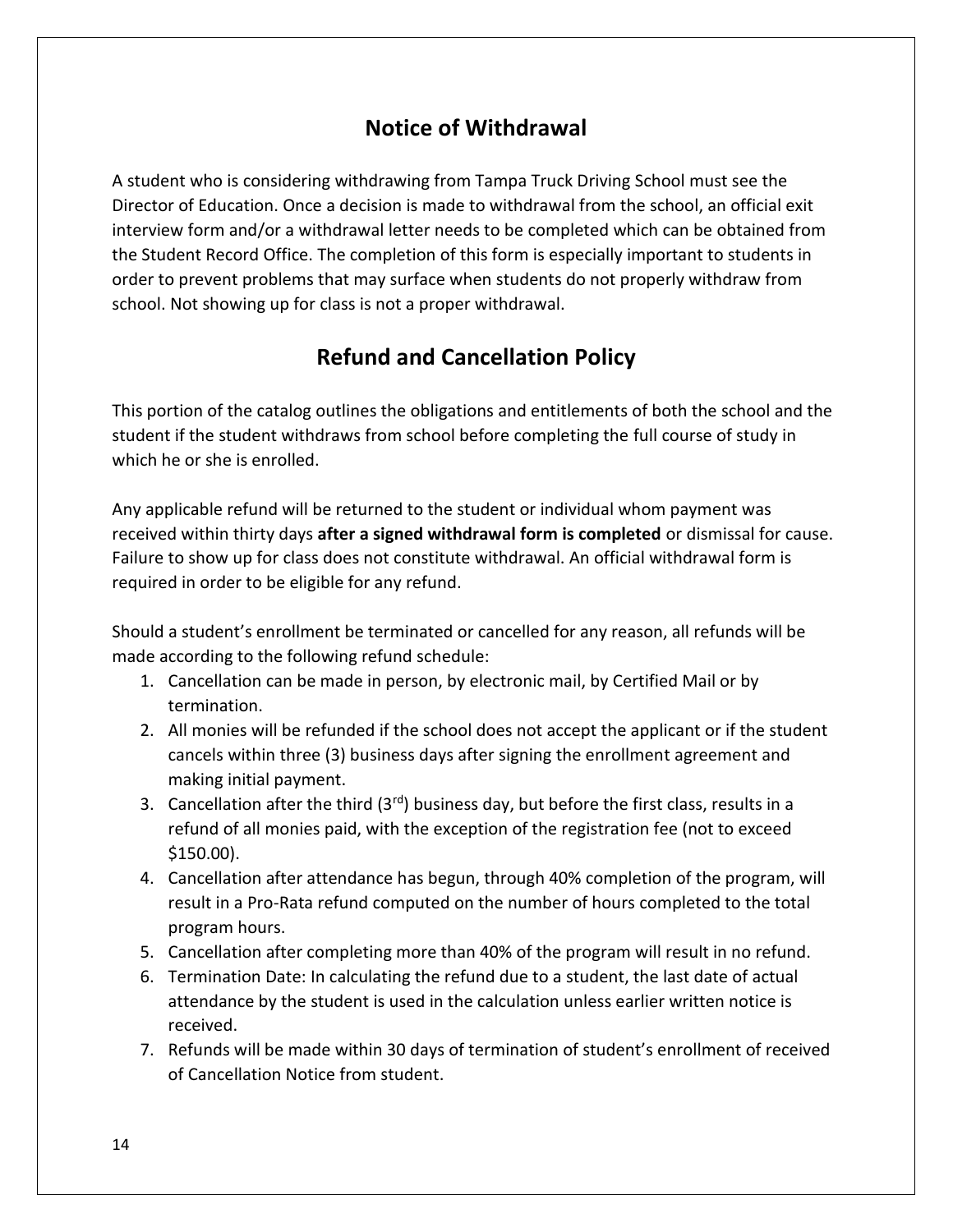#### **2022 Course Fee Schedule for Class A CDL Training**

| 165 Hours Class A CDL Tuition*                                                    | \$6000.00 |
|-----------------------------------------------------------------------------------|-----------|
| Application Fee*                                                                  | 150.00    |
| <b>Additional Fees Required to Obtain a Class A CDL License</b>                   |           |
| DOT Medical Exam*                                                                 | 60.00     |
| DOT Drug Screen (Urinalysis)*                                                     | 55.00     |
| State of Florida CDL Permit Fee (Permit failure is \$10.00/portion failed extra)* | 6.25      |
| State of Florida Class A CDL License Fee*                                         | 81.25     |
| <b>Potential Fees Charged for Job Placement Purposes</b>                          |           |
| Background Check & MVR                                                            | 40.00     |
| Hair Follicle Drug Screen                                                         | 70.00     |

\*Required

All incoming students must be able to pass the required DOT drug screen and either have or obtain a DOT Medical Certificate. We will be happy to assist incoming students by directing them to designated approved testing facilities here locally.

The following are miscellaneous costs that the student will be responsible for:

- Daily food expenses (we have a refrigerator for students to use if they choose to bring their lunch with them)
- Transportation to and from school. Bus service does run by the school, call for schedule of service

**Please note:** Any student that does not pass their CDL skills/road exam may be required to pay an additional \$75.00 testing fee to book an additional test appointment. Tampa Truck Driving School will allow a student up to an additional 55 hours (1 week) of training time free of charge to help prepare for the test.

If any student needs additional training after the extra week allowed, the student will be required to pay \$ 250.00 per day for the additional training.

**Tampa Truck Driving School will only CDL test a student three (3) times.**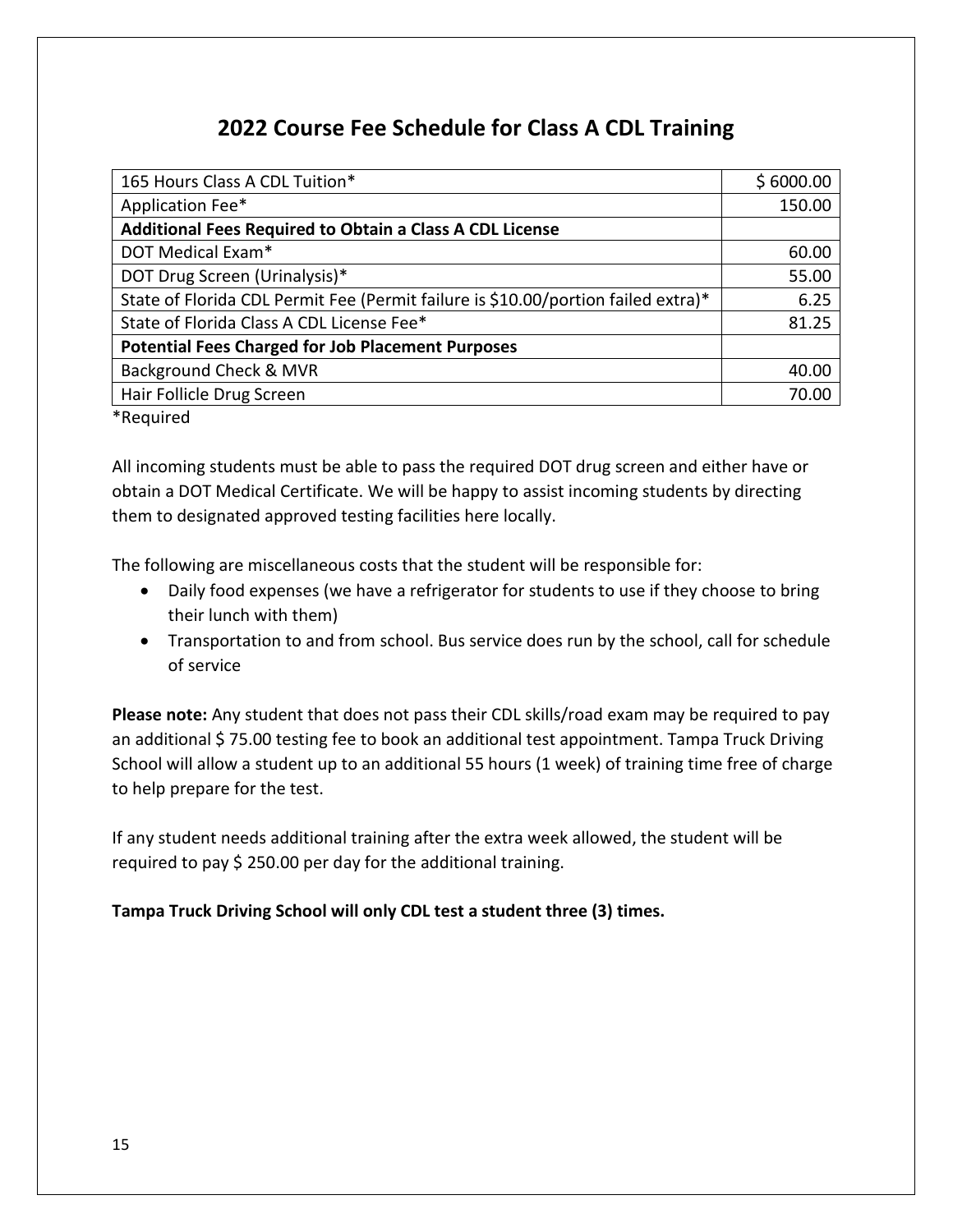#### **Student Financial Assistance and Financing Options**

Due to the short nature of our training program, incoming students do not qualify for Federal Financial Aid programs. Payment and/or a signed financing agreement must be received prior to enrollment. We have the following options available to those who qualify.

- 1. Full Payment: All prospective students are eligible to pay for the tuition in full.
- 2. Financing provided by Tampa Truck Driving School for those who qualify: To qualify for financing, the student must meet the requirements for job placement and have a valid checking account. Loan payments are set to begin 60 days after graduation.
- 3. VA Benefits: Service members eligible for VA benefits may opt to use those benefits to aid in paying for tuition. Any amount not covered by the VA benefit must be paid by the student. The student may opt to pay in full or utilize financing provided by Tampa Truck Driving School if he/she qualifies. To qualify for financing, the student must meet the requirements for job placement and have a valid checking account. Loan payments are set to begin 60 days after graduation. Service members will not be penalized in any way due to the delayed disbursement of payment by the Secretary under chapter 31 or 33.
- 4. WIOA Benefits through CareerSource: Prospective students eligible for WIOA benefits may opt to use those benefits to aid in paying for tuition. Any amount not covered by CareerSource must be paid by the student. The student may opt to pay in full or utilize financing provided by Tampa Truck Driving School if he/she qualifies. To qualify for financing, the student must meet the requirements for job placement and have a valid checking account. Loan payments are set to begin 60 days after graduation.

Please speak with a recruiting agent or enrollment specialist for information regarding financing options.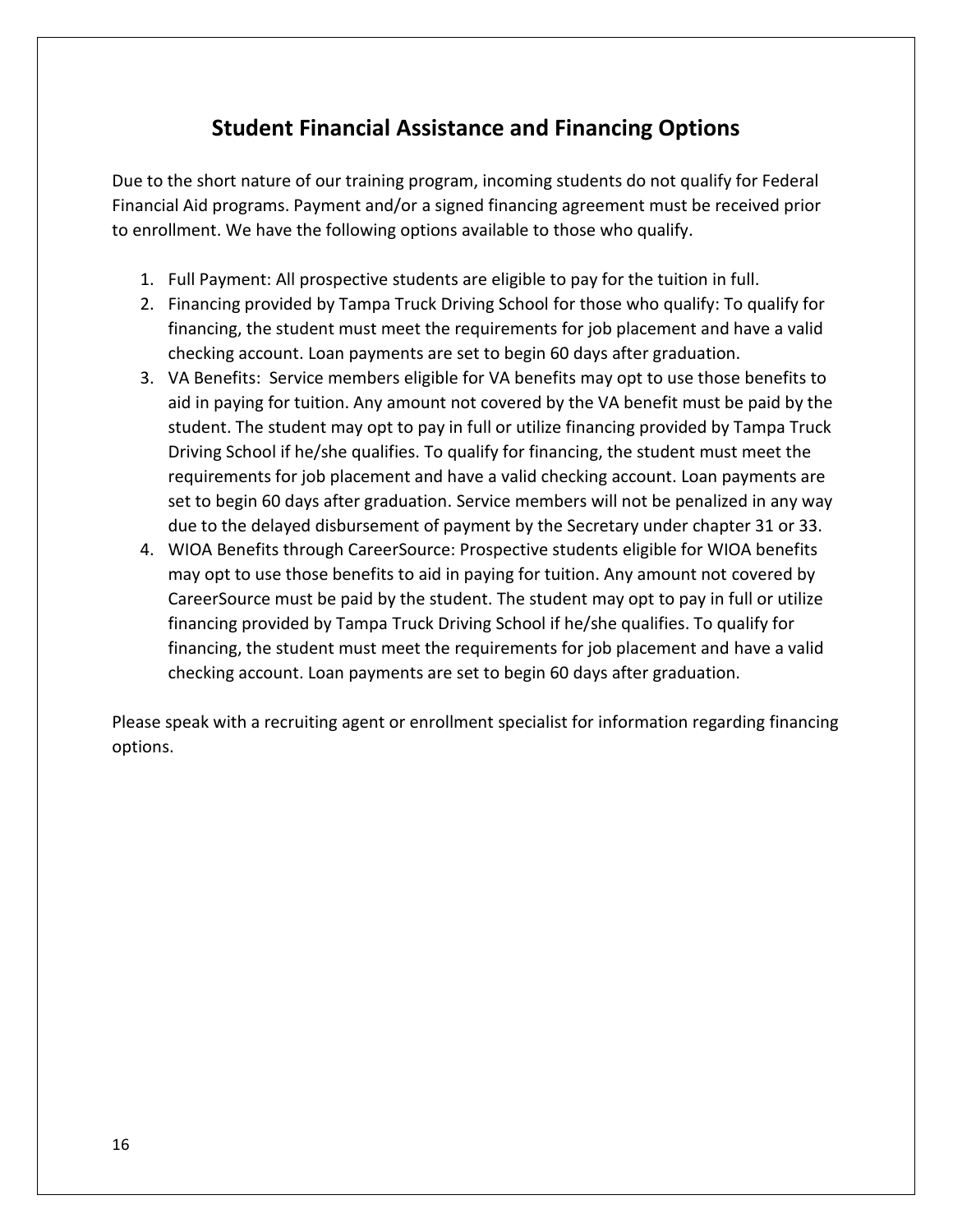## **Curriculum Breakdown**

All students are required to attend for 165 hours in order to graduate. Students will be tested for their Road/Skills test here on our property with our State Licensed Third Party Testers.

#### **CT 101 - Week 1 – Classroom** (Monday – Friday) – **55 Hours**

At Monday's orientation, students will become familiar with the policies and procedures of the school and go over the expectations for the next 15 days. Classroom training which will cover the items listed below. Upon completion of the classroom training, students will be taking their CDL permit test on-site. Subjects of student include but are not limited to the following:

A. General Knowledge C. Combination Vehicle

| B. Air Brakes      | D. Homework, classroom assignments |
|--------------------|------------------------------------|
|                    | <b>Hours</b>                       |
| Monday             | $8:00$ am $-6:00$ pm               |
| Tuesday – Thursday | $6:00$ am $-6:00$ pm               |
| Friday             | $6:00$ am $-5:30$ pm               |

**YT 101 - Week 2 – Field Training** (Tuesday – Saturday) – **55 Hours**

Our field training will allow our students to have hands-on training with both trucks and trailers at our five-acre yard training facility. Subjects of student include but are not limited to the following:

- A. Pre-Trip Inspection this is done every day of training
- D. Offset back left & right
- 
- B. Straight-line Backing
- C. 45 Degree Angle back
- E. Coupling and Uncoupling
- F. Sliding Fifth Wheel and Tandems
- G. Homework Pre-Trip Inspection

| <b>Hours</b>      |                      |  |  |  |  |  |  |  |
|-------------------|----------------------|--|--|--|--|--|--|--|
| Monday – Thursday | $6:00$ am $-6:00$ pm |  |  |  |  |  |  |  |
| Friday            | 6:00 am $-$ 3:30 pm  |  |  |  |  |  |  |  |

**RT 101 - Week 3 – Road Training** (Sunday – Thursday) – **55 Hours – 4:1 Ratio**

The last 55 hours will be split between road training and field training. Students will drive on a variety of roads, such as highways, city, and rural. Subjects of student will include but not limited to the following:

- A. Highway Driving
- B. City Driving
- C. Right and Left Turns
- D. Safety Procedures, Space and Speed Management
- E. Defensive Driving techniques, Extreme Driving Conditions, Emergency Maneuvers
- F. 90 Degree Alley Dock

| <b>Hours</b>      |                      |  |  |  |  |  |  |  |  |
|-------------------|----------------------|--|--|--|--|--|--|--|--|
| Monday – Thursday | $6:00$ am $-6:00$ pm |  |  |  |  |  |  |  |  |
| Friday            | $6:00$ am $-3:30$ pm |  |  |  |  |  |  |  |  |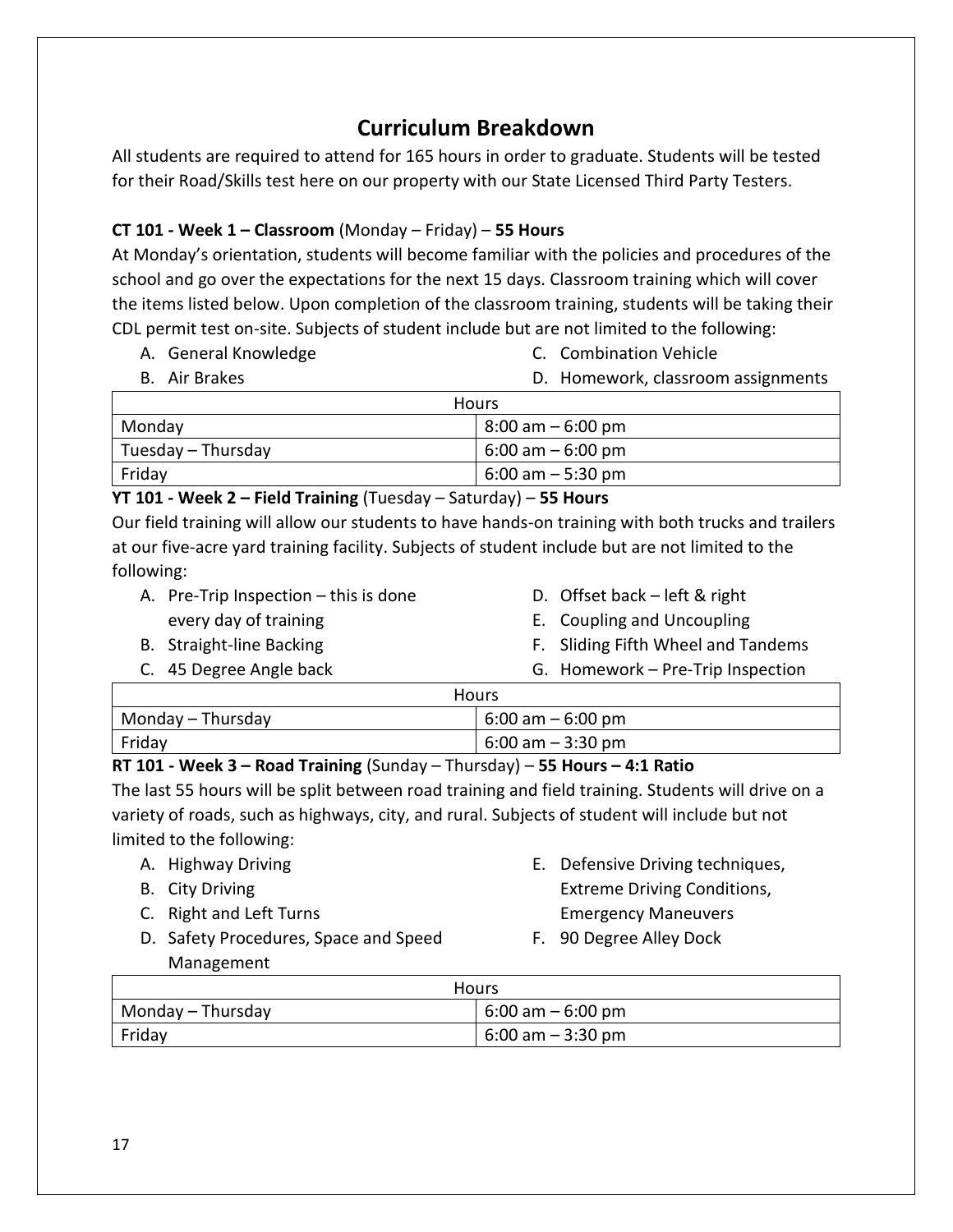#### **Job Placement Assistance Services**

Tampa Truck Driving School will provide lifetime job placement assistance for all its students. In order for us to do this properly, we ask that you fully disclose all pertinent information in regards to your driving/background/work history. Please note, the trucking companies will run your driver record, background and verify all previous employment. It is in your best interest to be upfront and honest with all questions on the applications.

Tampa Truck Driving School cannot guarantee you will get a job. We will do everything we can to assist you but your employment offer is based on the information you have provided on your application.

Tampa Truck Driving School cannot guarantee you will graduated the program. In order to graduate, you are required to complete 165 hours of training and earn an overall grade of 80% or above.

Tampa Truck Driving School cannot guarantee you will obtain your Class A CDL license. We will provide you with all the necessary tools to pass the CDL exam but it is ultimately up to you, the student.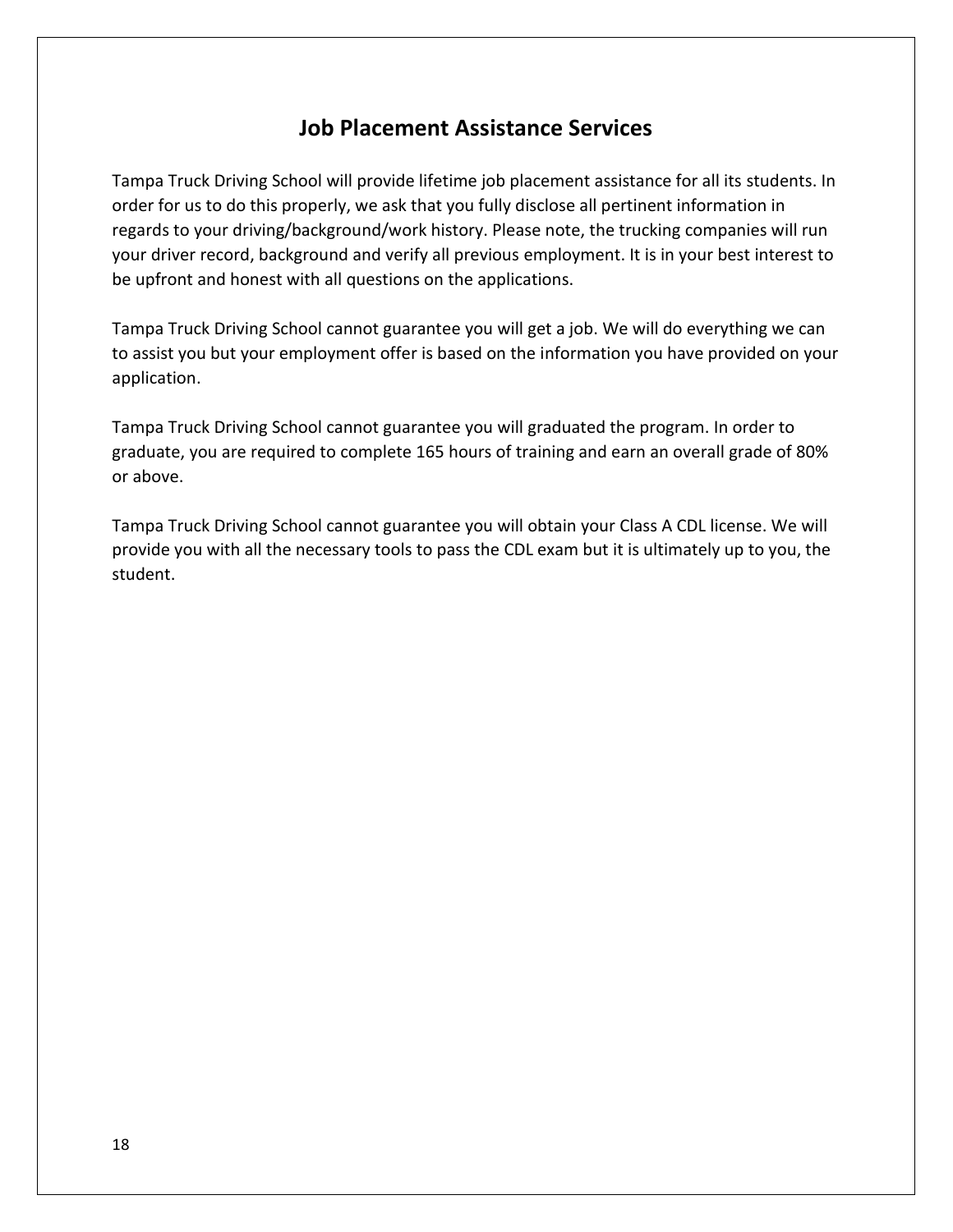## **Facilities, Training Equipment and Education Staff**

#### **Classroom Instructor: Wayne Yarian – CDL Licensed**

Students at Tampa Truck Driving School are taught by experience instructors. We keep our class size small to ensure quality training and individual attention where needed. Our classroom is well lit and climate controlled for the student's comfort. The classroom tables are large for ample space per student for learning materials. The classroom instructor will use a white board, TV, and Trucking Industry DVD's for training of the basics of tractor-trailer driving, laws and requirements to get the CDL Permit.

#### **Yard Instructors: Carol Rabenstine & Larry Boans – CDL Licensed**

All the maneuvering, backing, and coupling training will be done on our five-acre lot. There is ample room for all forms of maneuvering as well as straight line backing and ally docking.

#### **Road Instructors: Clyde Bodkins, Nick Moawad, Angelo Orama, & Charles Decker – CDL Licensed**

On the road training will be done in school owned, well-maintained equipment that is similar to what is on the road today. Students will drive with our Road Instructors on all types of roads such as city routes, interstate/highways, and rural routes. Initial driving will be done during the day but as the training progresses, some night time driving will be done as well. Set driving routes will be established and they will maintain a 50-mile radius from the school.

> **All training will be provided at:** 8501B Sabal Industrial Blvd Tampa, FL 33619

Tampa Truck Driving School provides equal employment opportunities to all employees and applicants for employment without regard to race, color, religion, sex, national origin, age, disability or genetics. In addition to federal law requirements, Tampa Truck Driving School complies with applicable state and local laws governing nondiscrimination in employment in every location in which the company has facilities.